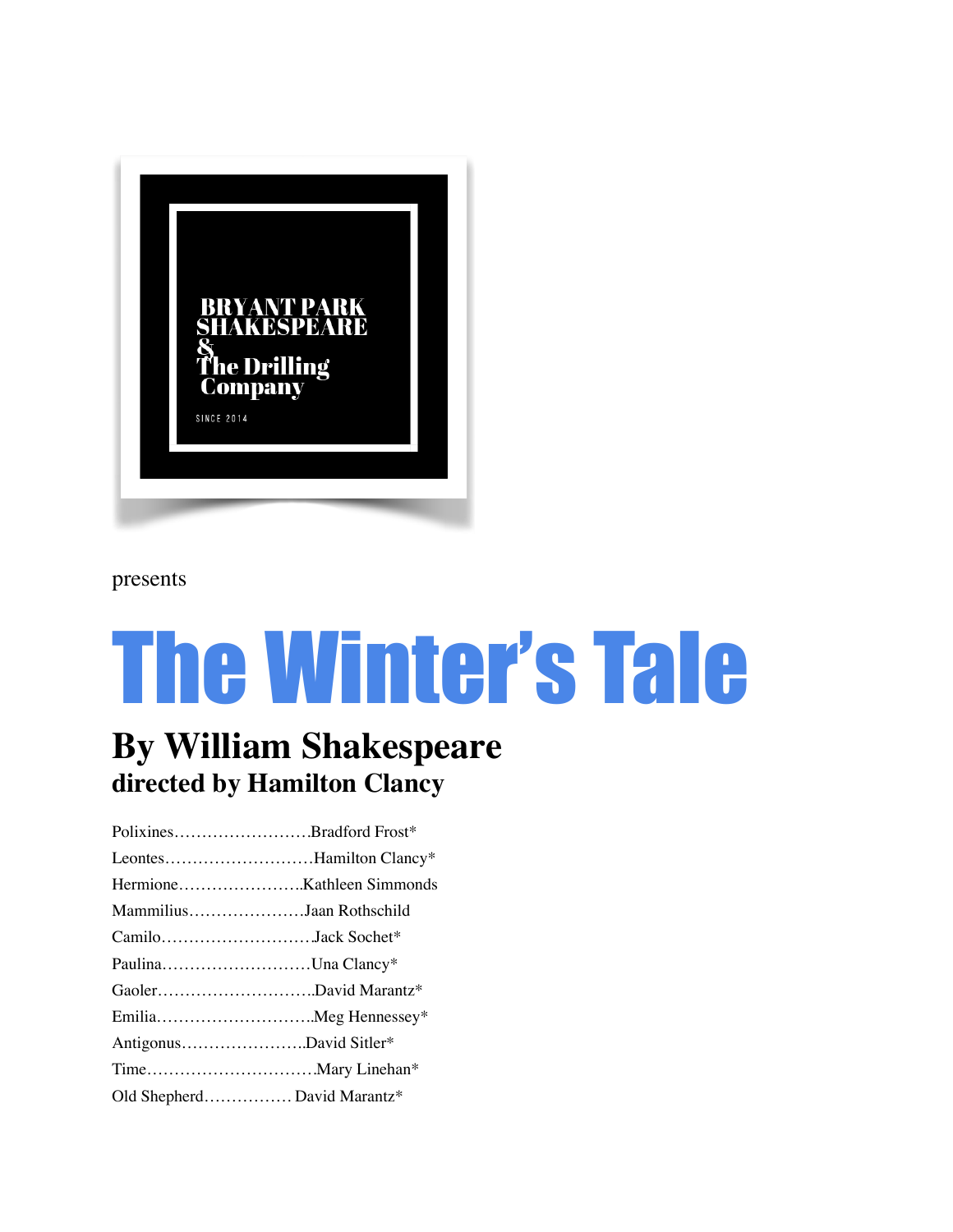| Clown/SonDevin Romero |                          |
|-----------------------|--------------------------|
| AutolycusDrew Valins* |                          |
|                       | MopsaLizabeth Allen*     |
|                       | CleomenesLizabeth Allen* |
|                       |                          |
| FlorizelPatrick Hart  |                          |
|                       |                          |

#### **Crew**

| Assistant DirectorsJane Bradley |
|---------------------------------|
| Karla Hendrick                  |
|                                 |
| Stage ManagerHollyanna Matthews |
| Sound DesignerCath Gulick       |
| Harp SoloistNora Kelsall        |
|                                 |
|                                 |
| Maia Diaz                       |

#### Special Thanks

Access Theatre, Jacquline Christy, Laura Lee, all of the actors who generously contributed their time and talent to early readings of the The Winter's Tale: Jarrod Bates, Robert Arcaro, Bill Green, Emmanuel Elpenord, Lukas Raphael, Ren Jackson, Remy Souchon Peter Killy, and Elowyn Castle, and Karla Hendrick. All of the Bryant Park Corporation Staff: Dan Fishman and Rinesty Rusili in particular. Linda Key, Jonathan Slaff, Pfizer Foundation, Ken and Debbie Baron, Alan & Sayada Rothschild, Karen Kitz, Joseph Edward Clancy, Materials for the Arts. This play is made possible with funds from The New York City Department of Cultural Affairs, The Leon Levy Fund at ART/NY, The City Artist Corp and generous patrons like yourselves. **www.drillingcompany.org.**

## **Bios**

**Jack Sochet\*** (Camilo ) Numerous productions with this great company called The Drilling Company. Some Theatre: The Jewish King Lear (Nominated for Best Ensemble NYITA),He has worked with: EST NY, The Public Theatre and others. Some TV: Gotham, Hunters and The Tonight Show. Film: Coming soon: SMILE and There's Something Wrong With Paul. Also, Vicky's Not Here (Two Best Supporting Actor Awards) and the film, The Heyday of The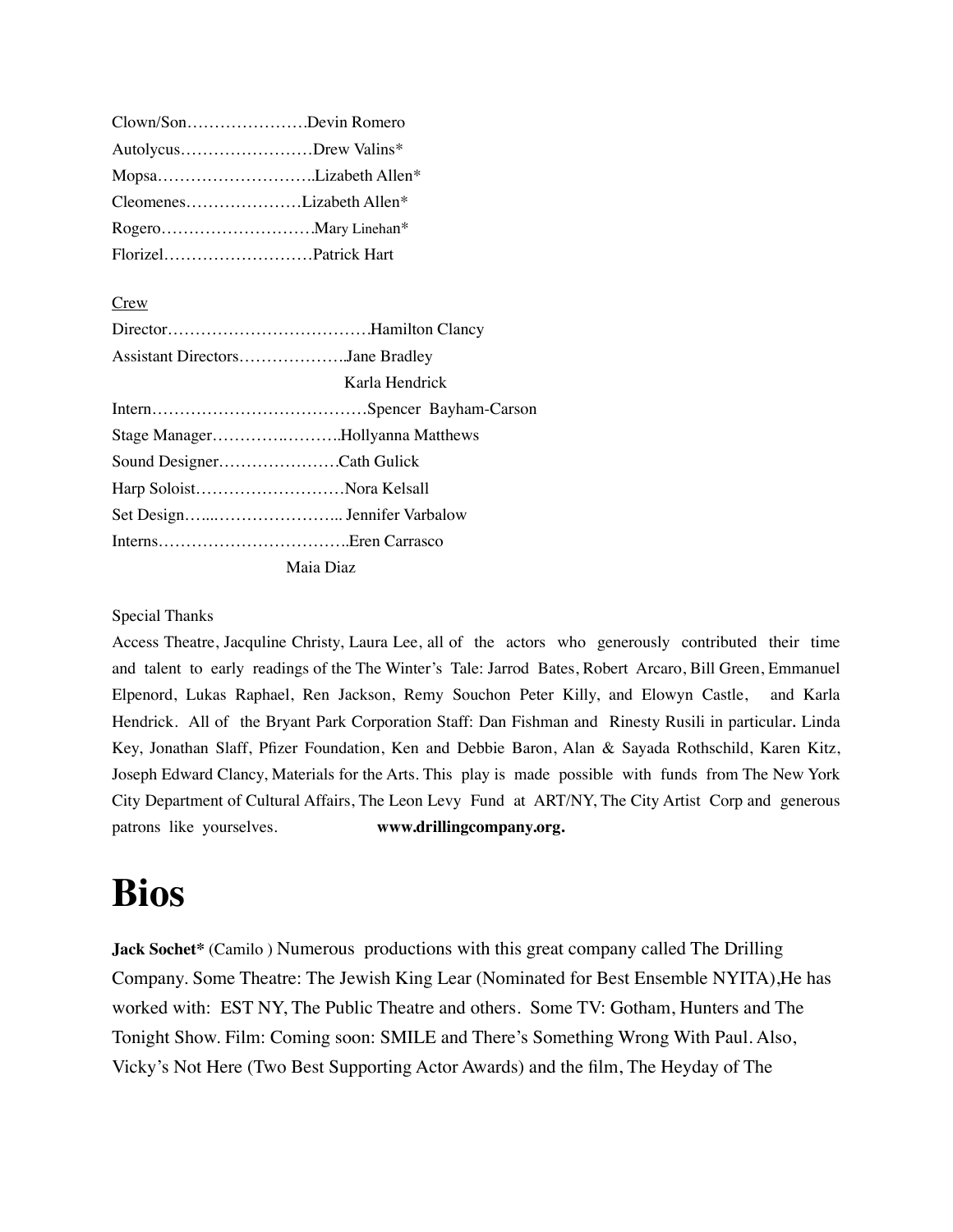Insensitive Bastards. Some TV: Gotham, Hunters and The Tonight. Thank you Clancy, cast JHA/ UGA and shout out to Carolyn and the rest of the Sochet crew.

**Kathleen Simmonds** (Hermione) is an Australian actor & producer based in NYC. Performing highlights with TDC: A Midsummers Night's Dream (Helena); Twelfth Night (Countess Olivia). Other selected NY theatre credits: A Measure of Doubt (Tabitha) written by Paul Schwartz; Golden Boy (Lorna) directed by Aaron Latham; Missing Pieces (Tina) at The American Theatre of Actors, The Last Days of Judas Iscariot directed by Estelle Parsons at The Actors Studio. Film/TV/Web: Exp.36, The Strip (Channel 9 Australia), Executive Producer and Lead Actress of Woe is She (@woeissheseries). Lifetime Member of The Actors Studio; The PIT NYC improv training (thanks to MVRP Scholarship), Actors Studio Drama School MFA. www.kathleensimmonds.com / @kathleensimmo

**Mary Linehan\*** (Time/Rogero) is an actor and director based in NYC. Select NYC Acting: Ophelia (*Hamlet*, Bryant Park Shakespeare), Hermia (*Midsummer…*, The Drilling Company), *Stoned* (Cannes Short Film Corner), *My New Pants.* Select NYC Directing: *-30-* (Best Director Nomination, Hudson Guild WinterFest), *Competence is Key* (The Theater Project), *Mine Flowers* (Guest Artist, Morehead State University), *Buried Child* (Insomniac Productions). Coming up: Mary will be directing a workshop of the new musical, "Goblins and Gates" before bringing it to Manahattan in the fall. [marylinehan23@gmail.com](mailto:marylinehan23@gmail.com) "KP is best"

**Bradford Frost** (Polixines) Brad is infinitely grateful to be in his 5th season with The Drilling Company!! Bringing free Shakespeare to thousands of people at the Clemente parking lot and Bryant park! Other credits with TDC: Macbeth(*Macbeth*), Lord Clifford(*Henry 6.3),* Ferdinand(*The Tempest)* and Demetrius*(Midsummer),* Cassio*(Othello).* Bradford has also had the pleasure of fight directing a number of shows for TDC*(Henry 6.3, Hamlet, Macbeth,Othello)* and is excited to be fighting and versing again in Two Noble Kinsmen! Selected credits near and far: Arviragus(*Cymbeline)*, Prince Christopher(*R&H Cinderella*), Petruchio(*The Taming of the Shrew).* He wouldn't be here without L/B/M&D/T and his rocks E and P, ENJOY THE SHOW!!!

**Lizabeth Allen** (Cleomenes/Mopsa) Lizabeth is an actor working bicoastally in NY and LA. She is thrilled to be rejoining The Drilling Company after last summer's fun romp with Two Noble Kinsmen! She was a cofounder of The Drilling Company in 1999 and performed in the first seven productions, including the beloved inaugural *In the Car* with Hamilton Clancy. Off- Broadway credits include *Offering*s at The American Place Theatre and the New York premiere of the Declan Donnellan/Nick Ormerod adaptation of Thackeray's *Vanity Fair* as Amelia Sedley. Select TV credits include: *The Assassination of Gianni Versace: American Crime Story, Private Practice, Justified* and *Without a Trace*. Training, most notably, Wynn Handman. Lizabeth is a member of The Actors Gym, founded and led by Bobby Moresco. [lizabeth@310.net](mailto:lizabeth@310.net)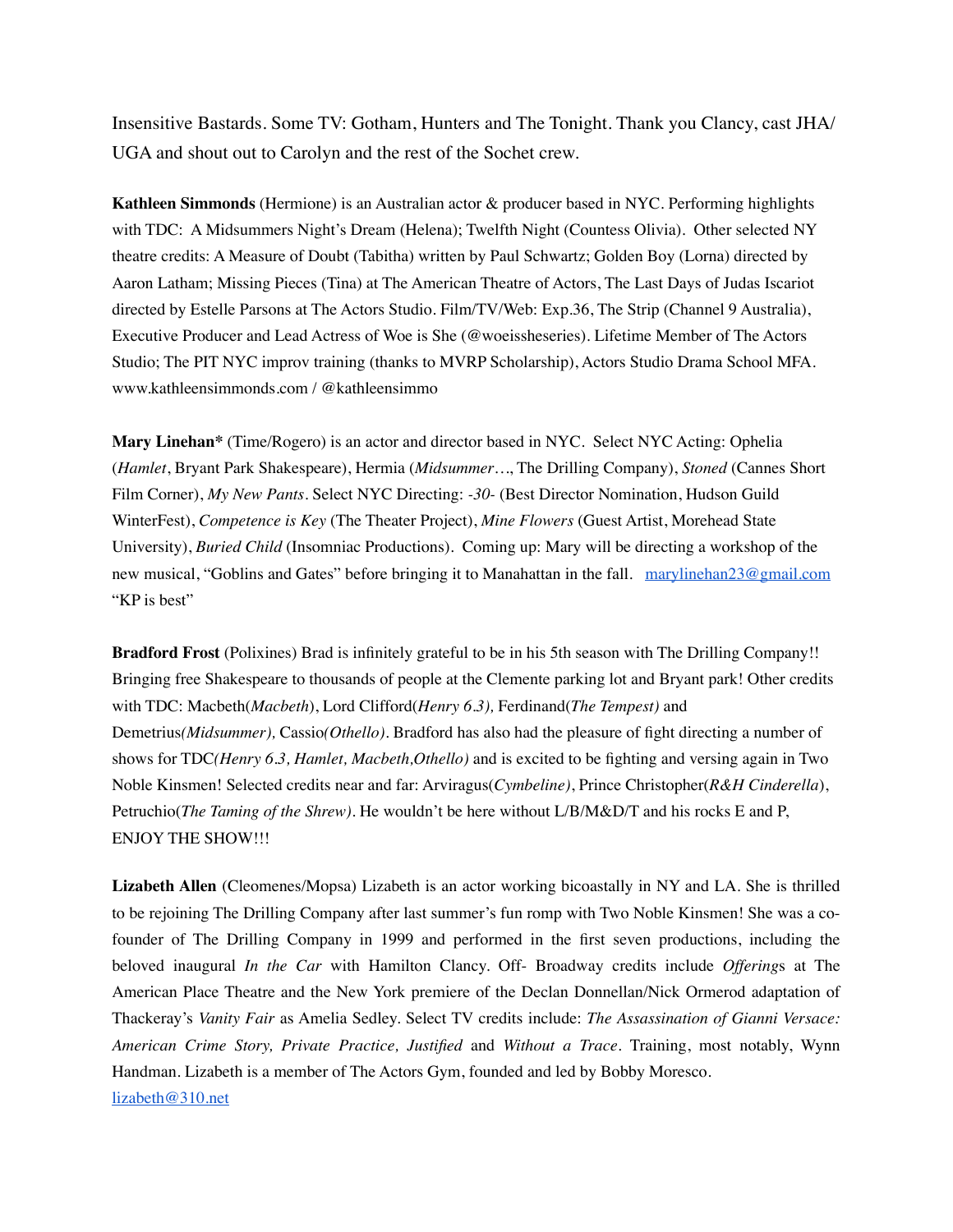**Devin Romero** (Clown) is an actor based in NYC, originally from Edinburg, TX. He studied acting at the University of Texas RGV before moving to NY. He is now a graduate of Circle in the Square Theatre School (Class of 2020) and looks forward to the future of his acting career.

**David Marantz** (Gaoler/Shepherd) Began his Shakespeare in the Parking Lot journey 20 years ago in 2002 playing Thurio in *Two Gentlemen of Verona* in the original Parking Lot on the corner of Ludlow and Broome. Since then he's played Malvolio and Sir Toby Belch (*Twelfth Night*), Mercutio (*Romeo and Juliet*), Falstaff (*Merry Wives of Windsor*), Shylock (*Merchant of Venice*), Bottom (*Midsummer Night's Dream*), and Iago (*Othello*) among others. In 2015 he directed *Romeo and Juliet* for The Drilling Company in Bryant Park. Other theatre: Several new plays Off B'Way in NYC, the Human Race Theatre *Dayton, OH*, the Mint Theatre *NYC*, Theatre Works USA *NYC and National Tour*, Mount Holyoke Summer Theatre, *MA*, and many new short and full-length plays with The Drilling Company at 78<sup>th</sup> St. Theater Lab. TV/film: "L&O", "NOVA ScienceNow *How Smart Can We Get?*", indie films, all the NY soaps (when there were NY soaps). See him in the new Webseries "The Conspiracy Theorists" along with "Off Off" on YouTube. David is also a voiceover artist and an audiobook narrator with over 140 titles available on Audible.com.

**David Sitler** (Antigonus). Is thrilled to be back in Bryant Park with Shakespeare in the Parking Lot. He has been kicking around NYC and the rest of the country for almost 40 years on Broadway, Off and Regionally as well as in film and TV. I hope you enjoy our Tale this evening. More info at [www.davidsitler.com](http://www.davidsitler.com/). Thanks to a great company and especially Hamilton for all he does.

**Una Clancy (Paulina)** is THRILLED to be back with The Drilling Company bringing this beautiful play to life for our time - in the heart of the City. With The Drilling Company: Weird Sister *(The Scottish Play*) , Gertrude *(Hamlet) ,* Snout the Tinker*, (A Midsummer Night's Dream) ,* Ensemble *(Henry VI Part 3) ,* Widow *(All's Well That Ends Well).* Other New York credits include: Lady G *(Lady G)* and Ensemble *(The O'Casey Season*) with The Irish Rep, Mary (*The Jester and the Dragon)* with Walk-up Arts and Fionnuala *(The 8th).* Thanks to Hamilton and the troupe, to Gina and my wonderful family and friends. Most especially- love and thanks to you, Tim. [unaclancyactor.com](https://www.unaclancyactor.com/)

**Hamilton Clancy** (Leontes/Director ) is the current and founding Artistic Director of The Drilling Company, home of Shakespeare in the Parking Lot. With TDC, this is his sixth season as Artistic Director of Bryant Park Presents Shakespeare. He has produced 21 of the 37 plays in Shakespeare's canon since 2006 at The Drilling Company's Shakespeare in the Parking Lot. He founded The Drilling Company in 1999. World premieres include *Gabriel: A Polemic , The Norwegians*, (NY Times Critics; pick), *Atomic Farmgirl* (all by C.Denby Swanson), *Home of the Great Pecan, Reservoir, Wild Children, Over the Line* and *Mutant Sex Party*, NY Premieres: *El Viaje de Beatrice, Bird Brain, Apple* among others and has commissioned, developed and produced over 350 new short plays in 21 themed projects celebrating playwrights of social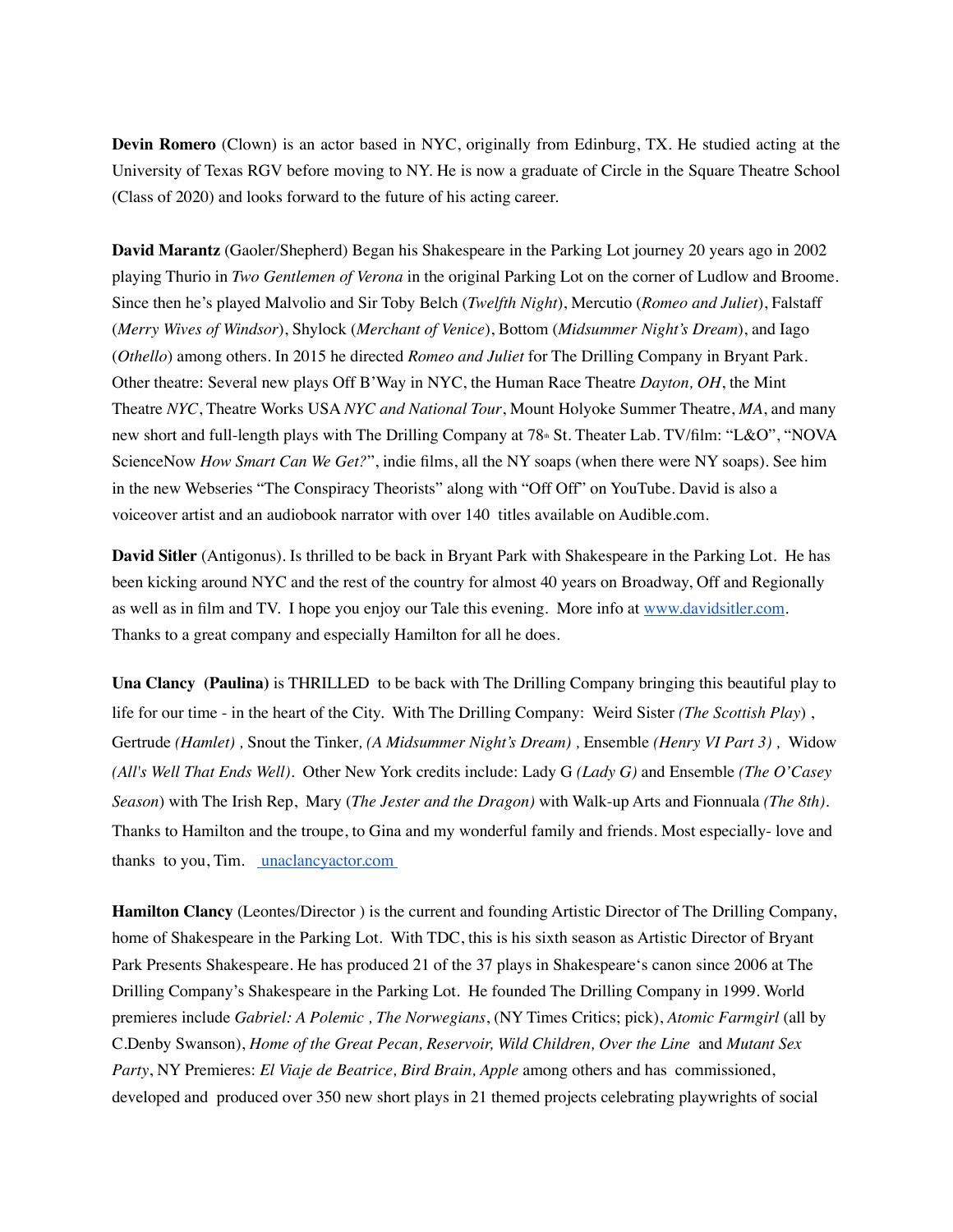conscience, Actor select film/TV credits include: *Blue Bloods, Bull One Dollar, Wizard of Lies*, *Billions*, *Bridge of Spies*, *Burn After Reading, American Gangster*. He has received two SAG/Ensemble Awards as a cast member of *Orange is the New Black* on Netflix.

**Spencer Byham-Carson** (Intern) Spencer is a current Directing Student at Carnegie Mellon and is thrilled to have worked as a part of the process of this show.

**Jane Bradley** (Assistant Director/Hermione at Clemente) is an actor, writer & director based in NYC. Performing highlights with TDC: *Hamlet* (Hamlet), *The Merchant of Venice* (Portia), *As You Like It* (Rosalind). Directing highlights with TDC: *Twelfth Night* and *The Folio is Female*: *Great Women of Shakespeare* (Bryant Park Shakespeare). Other stage highlights: *Rats!* (Clubbed Thumb), *Hunter John & Jane* (JACK), *Phantasmagoria* and *I'm Bleeding All Over the Place* (La MaMa), *Pride and Prejudice* and *The Importance of Being Earnest* (Playhouse on Park). Film/TV: *BULL* (CBS), *The Dreamer* (winner Best Comedy, LA Shorts), *Emergency Contacts* (co-creator; official selection Brooklyn Web Fest). Jane is also a member of The Wet Mariners, a London-based Shakespeare company. She is thrilled to be back at it with the Drilling Company! [www.jane-bradley.com](http://www.jane-bradley.com/)

**Karla Hendrick** (Assistant Director) Karla directed previous TDC productions of *Hamlet* and *All's Well That Ends Well* and has been AD on many TDC projects including *A Midsummer Night's Dream* in Bryant Park and *Gabriel: A Polemi*c. As an actor Karla created the role of Betty in the *NY Times* Critic's Pick Off-Broadway hit, *The Norwegians,* by C. Denby Swanson, being cited by *The New York Times* as one of the Top 25 Quirky and Magical Moments in performance of 2013. Other roles at TDC include the Doctor in *Reservoir*, Gertrude in *Hamlet* (Lot & Bryant Park productions) and Mistress Ford in *The Merry Wives of Windsor* (Lot & Park). Karla also voices audiobooks, corporate and educational voiceovers, and her films include the animated musical feature *The Champion*, as well as *Household Accounts* and *Avow* by Bill C. Davis. Karla is also a Master Teaching Artist with the Roundabout Theatre Company and Metropolitan Opera Guild.

**Drew Valins** (Autolycus) Drew Valins is a native of Tampa Florida, and a NYC based actor for the past 17 years. Drew is a member of the Drilling Company in NYC, the producer of the longstanding tradition "Shakespeare in the Parking Lot" and "Shakespeare in Bryant Park," where he has performed in many plays and most recently directed and played *Puck* in *A Midsummer Night's Dream.* As a six year member of the Alliance for New Music Theatre, in Washington, DC, Drew has played Vaclav Havel's alter ego, Vanek, in *Protest, Unveiling and* the original musical *Vanek Unleashed.* Drew has two solo shows based on the life and work of Franz Kafka: *A Report to an Academy*, and *Franz/Drew* which was nominated for best actor and playwright in the Midtown International Theater Festival in NYC. For more information please visit [www.drewvalins.com](http://www.drewvalins.com/)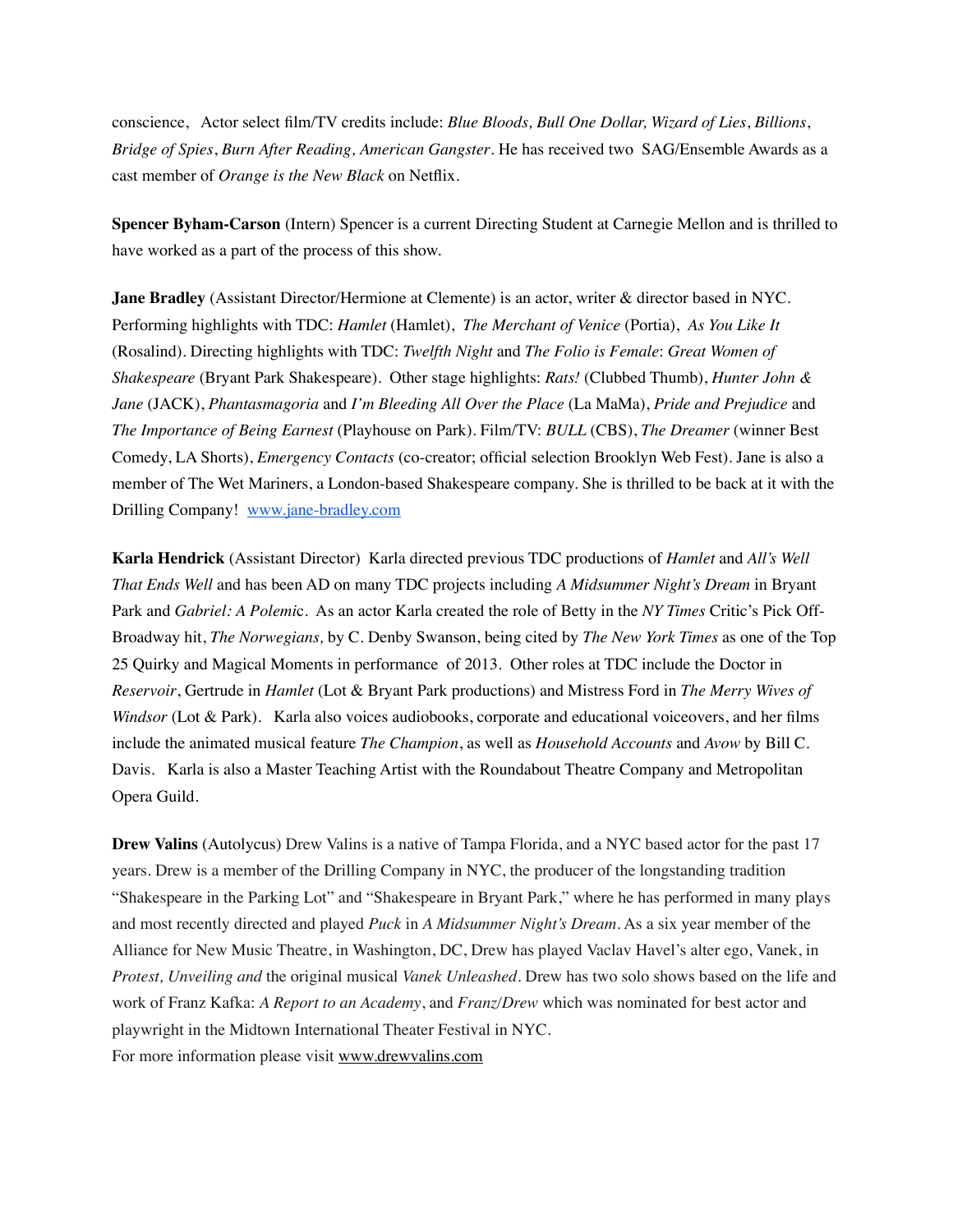#### **Director's note**

The Winter's Tale is a play many have suggested we tackle for years but didn't seem right. We do FREE Shakespeare in the summer. Why would we do this play? Leontes' lines, "Alls true that is mistrusted" summed up the predicament of many of the characters in the play as well as our time . Now, literally seemed to be the time to explore "The Winter's Tale". We chose to set the play in these New York and surrounding environs in the present. Thank you for continuing to share in our wondering. This is the 8th year of our ongoing partnership with Bryant Park organization and our 15th production!

- Hamilton Clancy/Director



Since 1999, The Drilling Company has been bringing together diverse audiences, developing plays and playwrights of social conscience and offering FREE Shakespeare to thousands of New Yorkers from every walk of life. Their Shakespeare in the Parking Lot has become a grassroots institution on the Lower East Side, known throughout the world. *The Norwegians, Gabriel: A Polemic, Home of The Great Pecan, Reservoir*, *Over the Line*, and *Mutant Sex Party* are a few of the many TDC world premieres. Having inaugurated the Bryant Park Shakespeare program with HAMLET in 2014, TDC has presented ten full productions in Bryant Park, bringing a new summer tradition to New York City. Go to [www.drillingcompany.org.](http://www.drillingcompany.org/) Learn more and "drop a ducat in the bucket!"